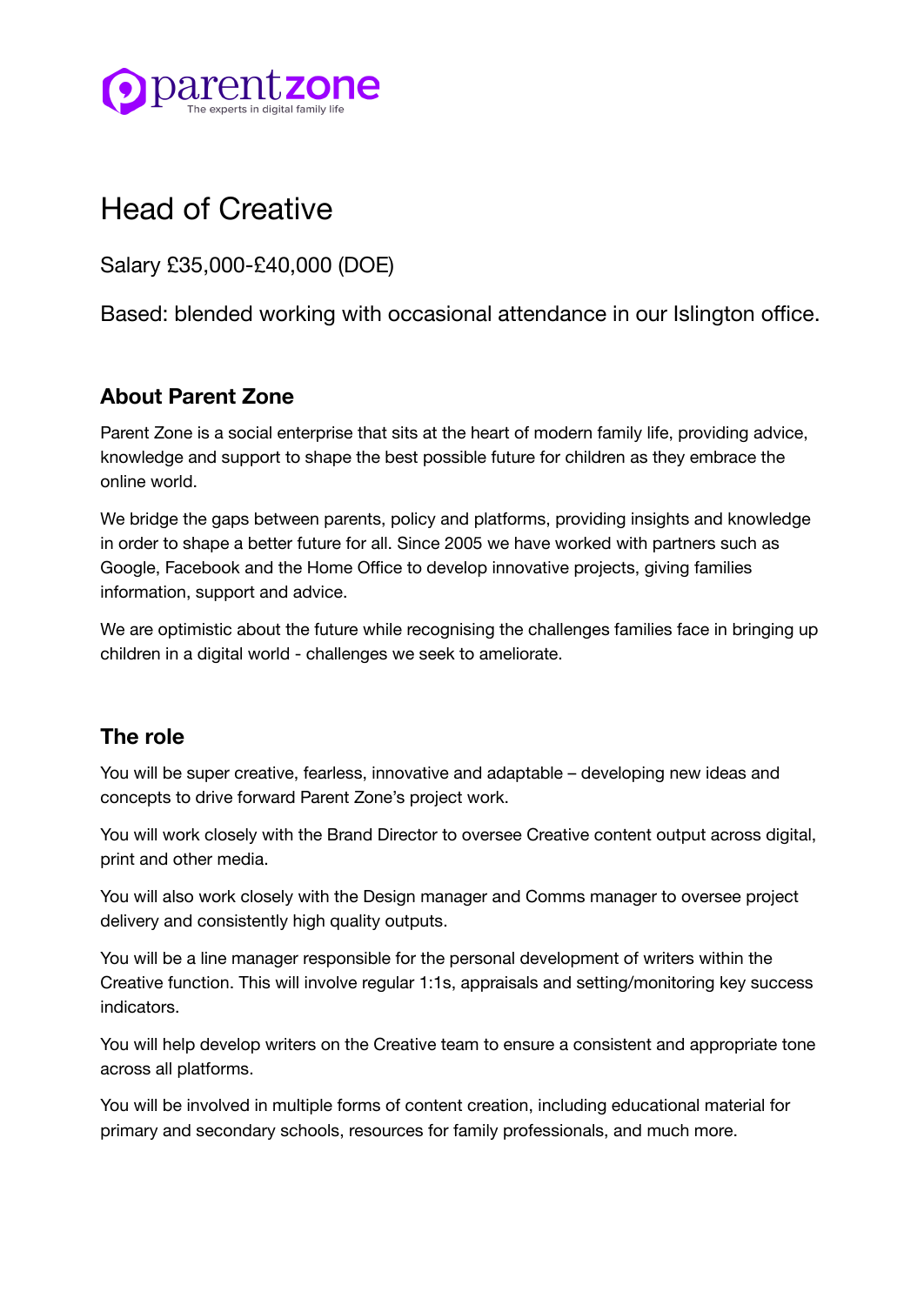

You will be comfortable with different audiences and tones: from scripting a primary school assembly, to crafting advice for young people and professionals about serious online harms.

As a senior member of the Creative function, you will also help shape Parent Zone's marketing and comms strategy and content.

You will work closely with the Partnerships function to liaise with clients, including attending external meetings.

You will also help generate ideas and copy on our website.

### **Skills and experience**

#### **Essential**

- You will be an imaginative and innovative content creator, with the ability to develop new ideas and concepts.
- You will have experience working at a mid-to-high level of responsibility on a publication or content agency.
- You will have excellent people and line management skills.
- You will have been part of a management team, developing effective and realistic strategic plans for Creative outputs.
- You will be a skilled and flexible writer and editor, capable of adjusting your style or adapting those of others – for different consumer and professional audiences. You will be able to write and edit in a tone of voice that is warm, authoritative and appropriate.
- You will also have an exemplary grasp of grammar, with sub-editing experience.
- You will understand creative production processes and schedules able to oversee and manage a project from inception to publication.
- You will have an interest in parenting and the challenges facing families and young people in the digital age.
- You will enjoy being part of a growing team being agile, flexible and juggling several editorial projects at once.
- You will have excellent organisational and time management abilities.

#### **Desirable**

• You will have a strong understanding of the educational landscape, the priorities of teachers, and the needs of schools.